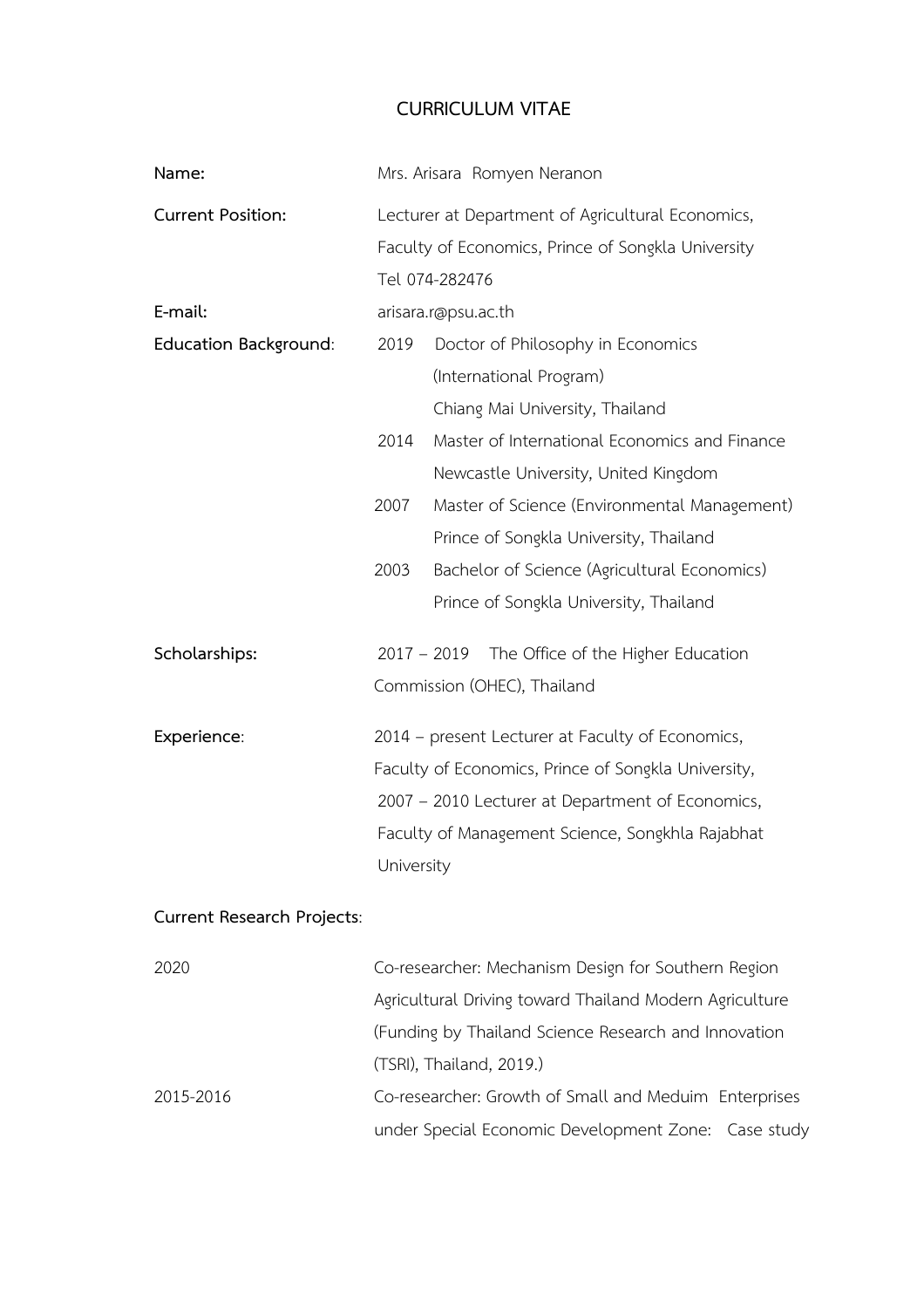|               | Sadao District Songkhla Province. (Funding by Research     |
|---------------|------------------------------------------------------------|
|               | and Development Office, Prince of Sonkla University,       |
|               | Thailand, 2015.)                                           |
| $2014 - 2016$ | Co-researcher: Songkhla Economic Model towards             |
|               | Sustainable Development (Funding by The Thailand           |
|               | Research Fund (TRF), Thailand, 2014.)                      |
| $2013 - 2014$ | Co-researcher: Economic Analysis of the Green Area         |
|               | Expansion in Rubber Plantation (Funding by Research and    |
|               | Development Office, Prince of Sonkla University, Thailand, |
|               | 2013.                                                      |

## **List of Publications**

#### **Academic Articles:**

- **Romyen, A**, Chaiboonsri, C., Wannapan, S., & Sriboonchitta, S.. (2019). Multi-Process-Based Maximum Entropy Bootstrapping Estimator: Application for Net Foreign Direct Investment in ASEAN. *Economies* - the Special Issue Computational Macroeconomics 2019, 7(3), 64.
- **Romeyn, A.**, Liu, J., & Sriboonchitta, S. (2019). Export–Output Growth Nexus Using Threshold VAR and VEC Models: Empirical Evidence from Thailand. Economies the Special Issue Computational Macroeconomics 2019, 7(2), 60.
- **Romeyn, A.**, Liu, J., Sriboonchitta, S., Cherdchom, P., & Prommee, P. (2019). Assessing Regional Economic Performance in the Southern Thailand Special Economic Zone Using a Vine – COPAR Model. Economies - the Special Issue Computational Macroeconomics 2019, 7(2), 30.
- **Romyen, A.**, Wannapan, S., & Chaiboonsri, C. (2018). Bayesian extreme value optimization algorithm: Application to forecast the rubber futures in futures exchange markets. Studies in Computational Intelligence: Structural Changes and their Econometric Modeling, 582-595.
- **Romyen, A.**, Liu, J., & Sriboonchitta, S. (2018). Impact of Trade Liberalization on Economic Growth in ASEAN: Copula-Based Seemingly Unrelated Regression Model. The Sixth International Symposium on Integrated Uncertainty in Knowledge Modelling and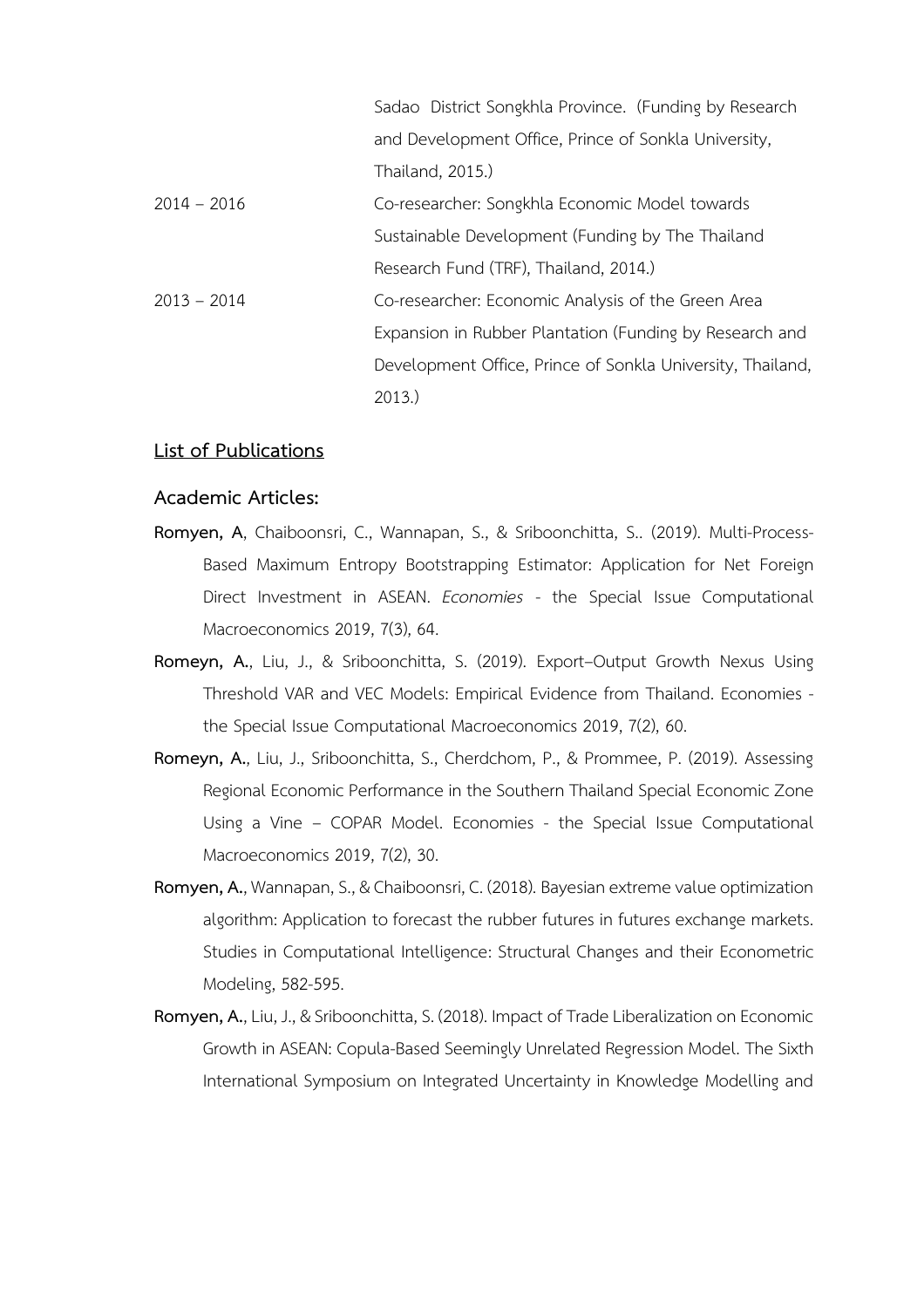Decision Making. (IUKM 2018). Lecture Notes in Computer Science, Springer, Cham, 10758, pp 349-360.

- **Romyen, A.**, Satsue, P., & Charernjiratragul. S. (2018). Investigation of rubber-based intercropping system in Southern Thailand. Kasetsart Journal of Social Sciences, 39 (1), 135-142.
- Neranon P., **Romyen A.**, Bicker R., Hiransoog Ch., and Sookgaew J. (2016). Prediction of Interactive force in Human-Human Object Handover using Box-Behnken Design of Experiments, The 30th Conference of The Mechanical Engineering Network of Thailand, 5th-8thJuly2016.
- Charernjiratragul. S., Satsue, P., & **Romyen, A.** (2015). Practical Knowledge and Lessons Learned From Driving The Policy on Expanding the Area for the Rubber-based Intercropping Systems. Journal of Social Development (JSD), 17(2), 35-50.
- Charernjiratragul. S., Satsue, P., & **Romyen, A.** (2015). Rubber-Based Intercropping System: Choice of Rubber Price Fluctuation. The research collection in the 2015s of Prince of Songkla University, Research and Development Office, Prince of Songkla University.
- **Romyen, A.**, Rongtawanruangsri, S., & Chaipraput. S. (2008). Environmental Economic Assessment of Energy Generation from Refuses Derived Fuel of Sanitary Landfills in Songkhla and Phatthalung Provinces. Thammasat Economic Journal, 26(3), 90-118.

# **Book publishing:**

- Serngthong, P. et al. (2009). Economics for business. The 1st ed. Songkla : Songkhla Rajabhat University.
- Juntith, J., Suvandee, P., & **Romyen, A.** (2011). Markets and Financial Instruments. The 1sted. Songkla: expernet.

### **Presentations: oral or poster presentation:**

Romyen, A., Rongtawanruangsri, S. and Chaipraput, S. 2008. Environmental Economic Assessment of Energy Generation from Refuses Derived Fuel of Sanitary Landfills in Songkhla and Phatthalung Provinces, Thailand. The 7th National Graduate Research Conference. Prince of Songkla University, Thailand.